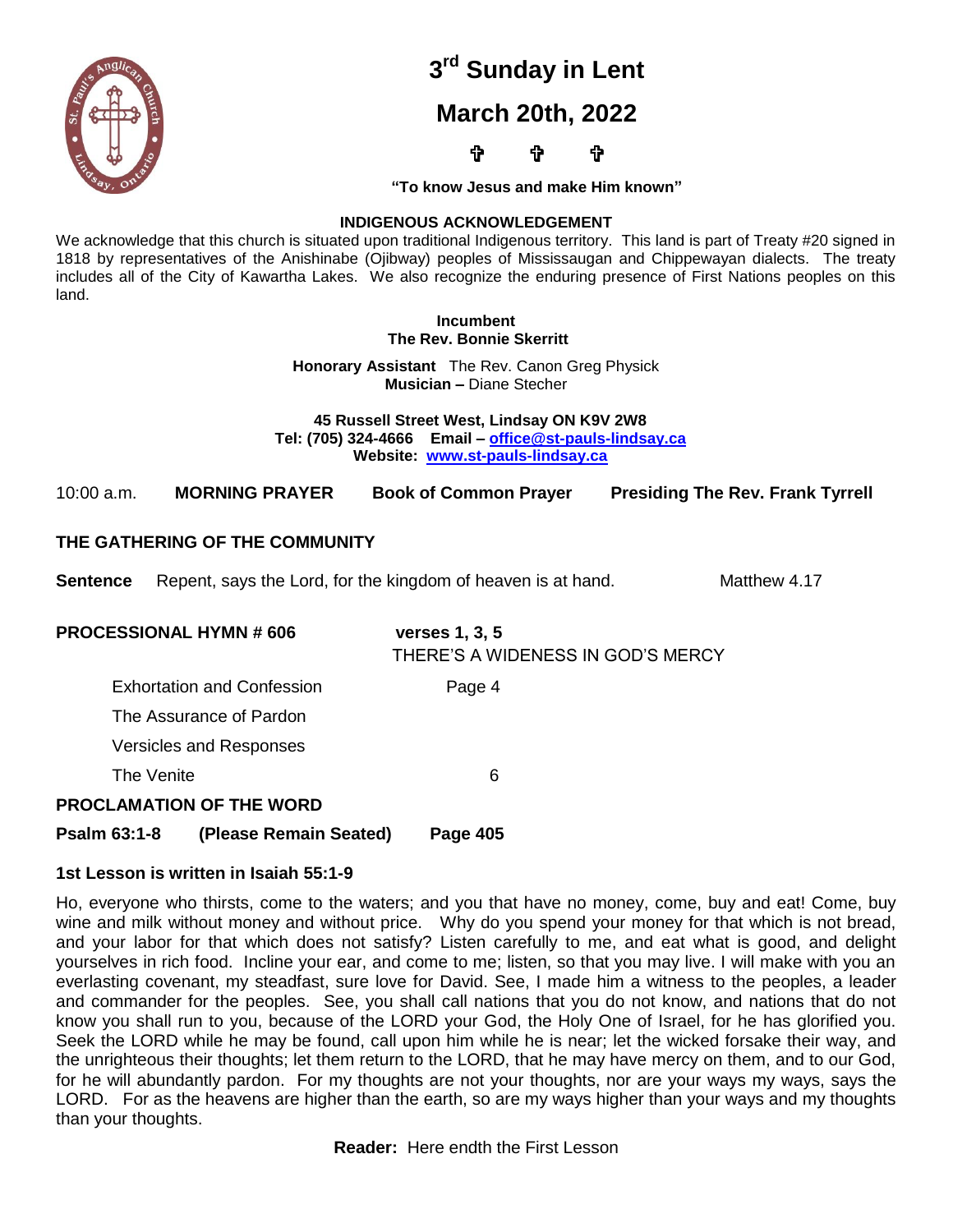# **2nd Lesson 1 Corinthians 10:1-13**

I do not want you to be unaware, brothers and sisters, that our ancestors were all under the cloud, and all passed through the sea, and all were baptized into Moses in the cloud and in the sea, and all ate the same spiritual food, and all drank the same spiritual drink. For they drank from the spiritual rock that followed them, and the rock was Christ. Nevertheless, God was not pleased with most of them, and they were struck down in the wilderness. Now these things occurred as examples for us, so that we might not desire evil as they did. Do not become idolaters as some of them did; as it is written, "The people sat down to eat and drink, and they rose up to play." We must not indulge in sexual immorality as some of them did, and twenty-three thousand fell in a single day. We must not put Christ to the test, as some of them did, and were destroyed by serpents. And do not complain as some of them did, and were destroyed by the destroyer. These things happened to them to serve as an example, and they were written down to instruct us, on whom the ends of the ages have come. So if you think you are standing, watch out that you do not fall. No testing has overtaken you that is not common to everyone. God is faithful, and he will not let you be tested beyond your strength, but with the testing he will also provide the way out so that you may be able to endure it.

**Reader:** Here endth the Second Lesson

## 3 rd Lesson **Luke 13:1-9**

At that very time there were some present who told him about the Galileans whose blood Pilate had mingled with their sacrifices. He asked them, "Do you think that because these Galileans suffered in this way they were worse sinners than all other Galileans? No, I tell you; but unless you repent, you will all perish as they did. Or those eighteen who were killed when the tower of Siloam fell on them--do you think that they were worse offenders than all the others living in Jerusalem? No, I tell you; but unless you repent, you will all perish just as they did." Then he told this parable: "A man had a fig tree planted in his vineyard; and he came looking for fruit on it and found none. So he said to the gardener, 'See here! For three years I have come looking for fruit on this fig tree, and still I find none. Cut it down! Why should it be wasting the soil?' He replied, 'Sir, let it alone for one more year, until I dig around it and put manure on it. If it bears fruit next year, well and good; but if not, you can cut it down.'"

### **Benedictus Page 9**

# **Sermon – The Rev. Frank Tyrrell**

| The Apostles' Creed | Page 10 |
|---------------------|---------|
| The Responses       | 10.     |
| The Lord's Prayer   | 11      |

### **THE COLLECT OF THE DAY**

Father of mercy, alone we have no power in ourselves to help ourselves. When we are discouraged by our weakness, strengthen us to follow Christ, our pattern and our hope; who lives and reigns with you and the Holy Spirit, one God, now and for ever. **Amen.**

### **COLLECT FOR PEACE** Page 11

O GOD, who art the author of peace and lover of concord, in knowledge of whom standeth our eternal life, whose service is perfect freedom: Defend us thy humble servants in all assaults of our enemies; that we, surely trusting in thy defence, may not fear the power of any adversaries; through the might of Jesus Christ our Lord. *Amen.*

# **COLLECT FOR GRACE** Page 11

O LORD our heavenly Father, Almighty and everlasting God, who hast safely brought us to the beginning of this day: Defend us in the same with thy mighty power; and grant that this day we fall into no sin, neither run into any kind of danger; but that all our doings may be ordered by thy governance, to do always that is righteous in thy sight; through Jesus Christ our Lord. *Amen*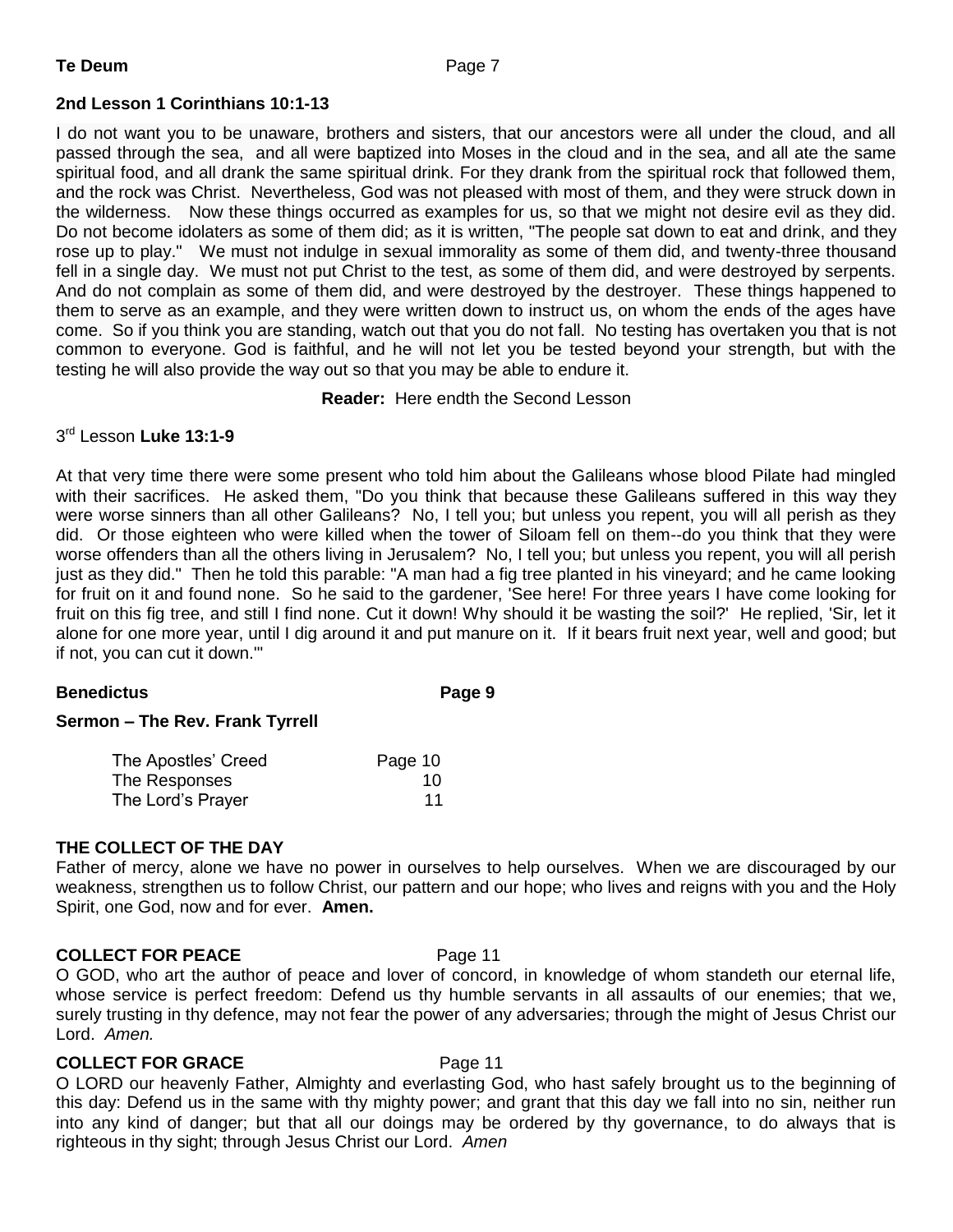# **OFFERTORY HYMN #179 verses 1, 4, 6d**

TREE OF LIFE AND AWESOME MYSTERY

#### **Prayer over the Gifts**

Gracious God, we know your power to triumph over weakness. May we who ask forgiveness be ready to forgive one another, in the name of Jesus the Lord.

### **Prayer for the Queen and the Commonwealth Page 12**

ALMIGHTY God, the fountain of all goodness, we humbly beseech thee to bless our Sovereign Lady, Queen ELIZABETH, the Parliaments of the Commonwealth, and all who are set in authority under her; that they may order all things in wisdom, righteousness, and peace, to the honour of thy holy Name, and the good of thy Church and people; through Jesus Christ our Lord. **Amen.**

#### **Prayer for the Clergy and People Page 13**

ALMIGHTY and everlasting God, from whom cometh every good and perfect gift: Send down upon our Bishops and Clergy, and all Congregations committed to their charge, the healthful Spirit of thy grace; and that they may truly please thee, pour upon them the continual dew of thy blessing. Grant this, O Lord, for the honour of our Advocate and Mediator, Jesus Christ *Amen.*

#### **Prayers of the People Page 14**

O GOD, the Creator and Preserver of all, we humbly beseech thee for all sorts and conditions of people; that thou wouldest be pleased to make thy ways known unto them, thy saving health unto all nations. More especially we pray for the good estate of the Catholic Church; that it may be so guided and governed by thy good Spirit, that all who profess and call themselves Christians may be led into the way of truth, and hold the faith in unity of spirit, in the bond of peace, and in righteousness of life. Finally we commend to thy fatherly goodness all those, who are any ways afflicted or distressed in mind, body, or estate; [*\*especially those for whom our prayers are desired;*] that it may please thee to comfort and relieve them, according to their several necessities, giving them patience under their sufferings, and a happy issue out of all their afflictions. And this we beg for Jesus Christ his sake. *Amen.*

ALMIGHTY God, Father of all mercies, We thine unworthy servants do give thee most humble and hearty thanks For all thy goodness and loving-kindness To us and to all people; [*\*particularly to those who desire now to offer up their praises and thanksgivings.*] We bless thee for our creation, preservation, and all the blessings of this life; But above all for thine inestimable love In the redemption of the world by our Lord Jesus Christ; For the means of grace, And for the hope of glory. And we beseech thee, give us that due sense of all thy mercies, That our hearts may be unfeignedly thankful, And that we show forth thy praise, Not only with our lips, but in our lives; By giving up ourselves to thy service, And by walking before thee in holiness and righteousness all our days; Through Jesus Christ our Lord, To whom, with thee and the Holy Ghost, be all honour and glory, world without end. **Amen.**

### **Prayer of St. Chrysostom Page 14**

ALMIGHTY God, who hast given us grace at this time with one accord to make our common supplications unto thee; and dost promise that when two or three are gathered together in thy Name thou wilt grant their requests: Fulfil now, O Lord, the desires and petitions of thy servants, as may be most expedient for them; granting us in this world knowledge of thy truth, and in the world to come life everlasting. *Amen.*

## **RECESSIONAL HYMN** GREAT IS THY FAITHFULNESS

| $\mathbf 1$                 | <b>Refrain</b>                    |
|-----------------------------|-----------------------------------|
| Great is Thy faithfulness,  | <b>Great is Thy faithfulness!</b> |
| O God my Father;            | <b>Great is Thy faithfulness!</b> |
| There is no shadow of       | Morning by morning new            |
| turning with Thee;          | mercies I see.                    |
| Thou changest not, Thy      | All I have needed Thy             |
| compassions, they fail not; | hand hath provided;               |
| As Thou hast been, Thou     | <b>Great is Thy faithfulness,</b> |
| forever will be.            | Lord, unto me!                    |